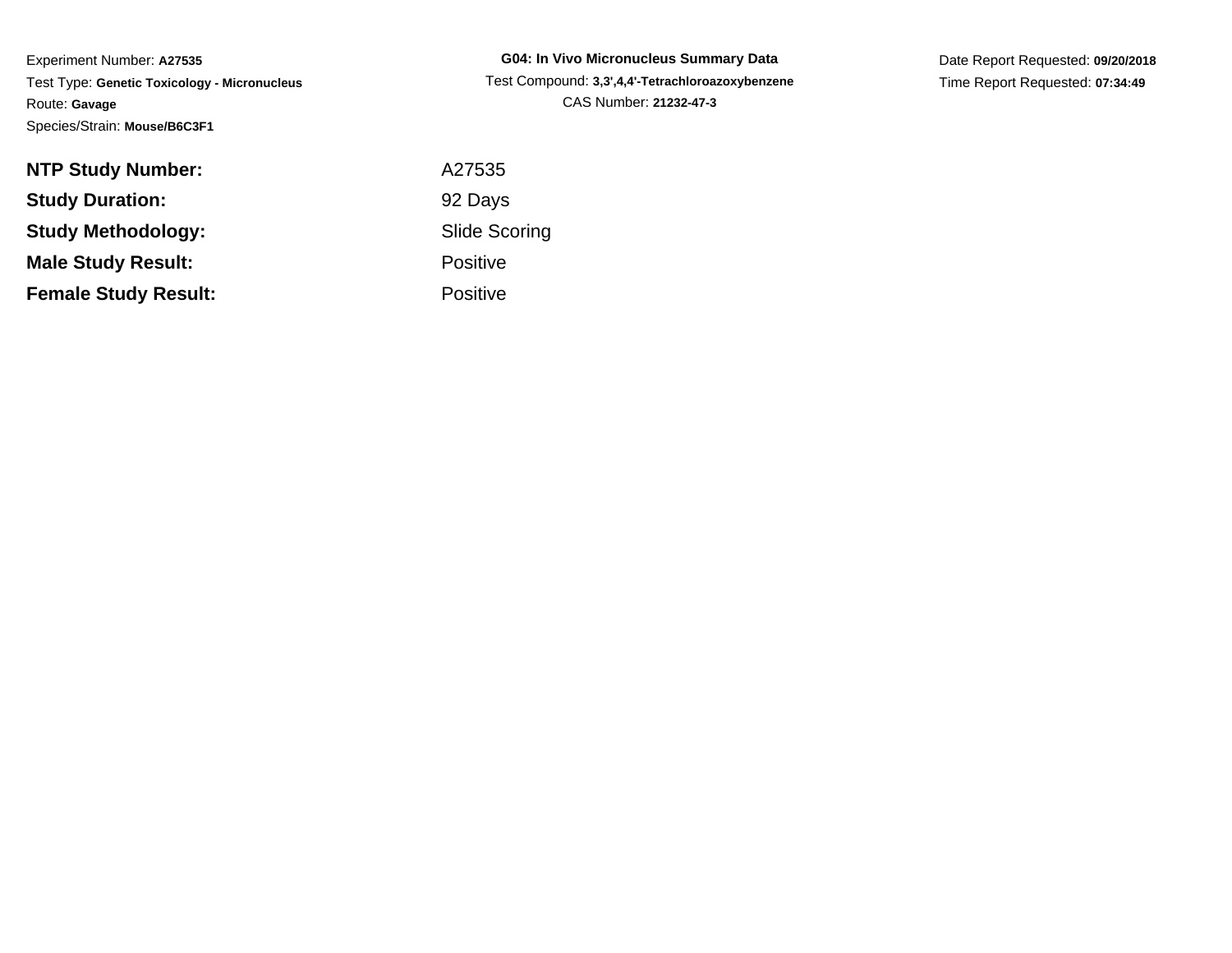**G04: In Vivo Micronucleus Summary Data** Test Compound: **3,3',4,4'-Tetrachloroazoxybenzene**CAS Number: **21232-47-3**

Date Report Requested: **09/20/2018**Time Report Requested: **07:34:49**

|                              | <b>MN NCE/1000</b> |                 |             |  |
|------------------------------|--------------------|-----------------|-------------|--|
| Dose (mg/kg)                 | N                  | Mean $\pm$ SEM  | p-Value     |  |
| Vehicle Control <sup>1</sup> | 5                  | $3.10 \pm 0.33$ |             |  |
| 0.1                          | 5                  | $4.20 \pm 0.46$ | 0.0986      |  |
| 1.0                          | 5                  | $4.20 \pm 0.60$ | 0.0986      |  |
| 3.0                          | 5                  | $4.70 \pm 0.58$ | 0.0347      |  |
| 10.0                         | 5                  | $6.40 \pm 0.48$ | $< 0.001$ * |  |
| 30.0                         | 5                  | $5.00 \pm 0.27$ | 0.0172      |  |
| Trend p-Value                |                    | 0.0460          |             |  |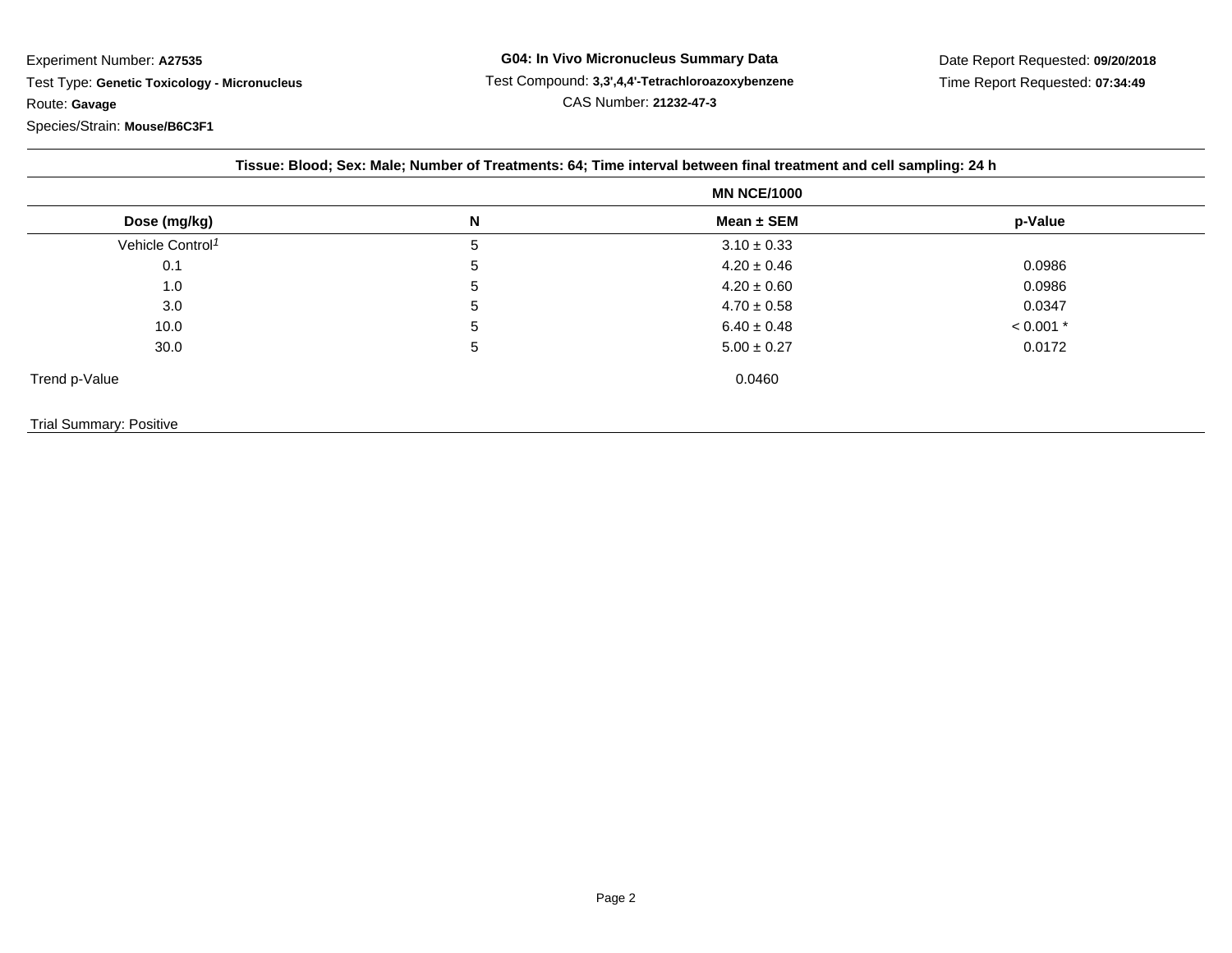**G04: In Vivo Micronucleus Summary Data** Test Compound: **3,3',4,4'-Tetrachloroazoxybenzene**CAS Number: **21232-47-3**

Date Report Requested: **09/20/2018**Time Report Requested: **07:34:49**

|                              | <b>MN NCE/1000</b> |                 |            |
|------------------------------|--------------------|-----------------|------------|
| Dose (mg/kg)                 | N                  | Mean ± SEM      | p-Value    |
| Vehicle Control <sup>1</sup> | 5                  | $1.80 \pm 0.25$ |            |
| 0.1                          | 5                  | $2.20 \pm 0.30$ | 0.2633     |
| 1.0                          | 5                  | $2.40 \pm 0.19$ | 0.1770     |
| 3.0                          | 5                  | $3.20 \pm 0.25$ | 0.0237     |
| 10.0                         | 5                  | $3.90 \pm 0.29$ | $0.0027$ * |
| 30.0                         | 5                  | $4.00 \pm 0.42$ | $0.0019*$  |
| Trend p-Value                |                    | $0.0010*$       |            |